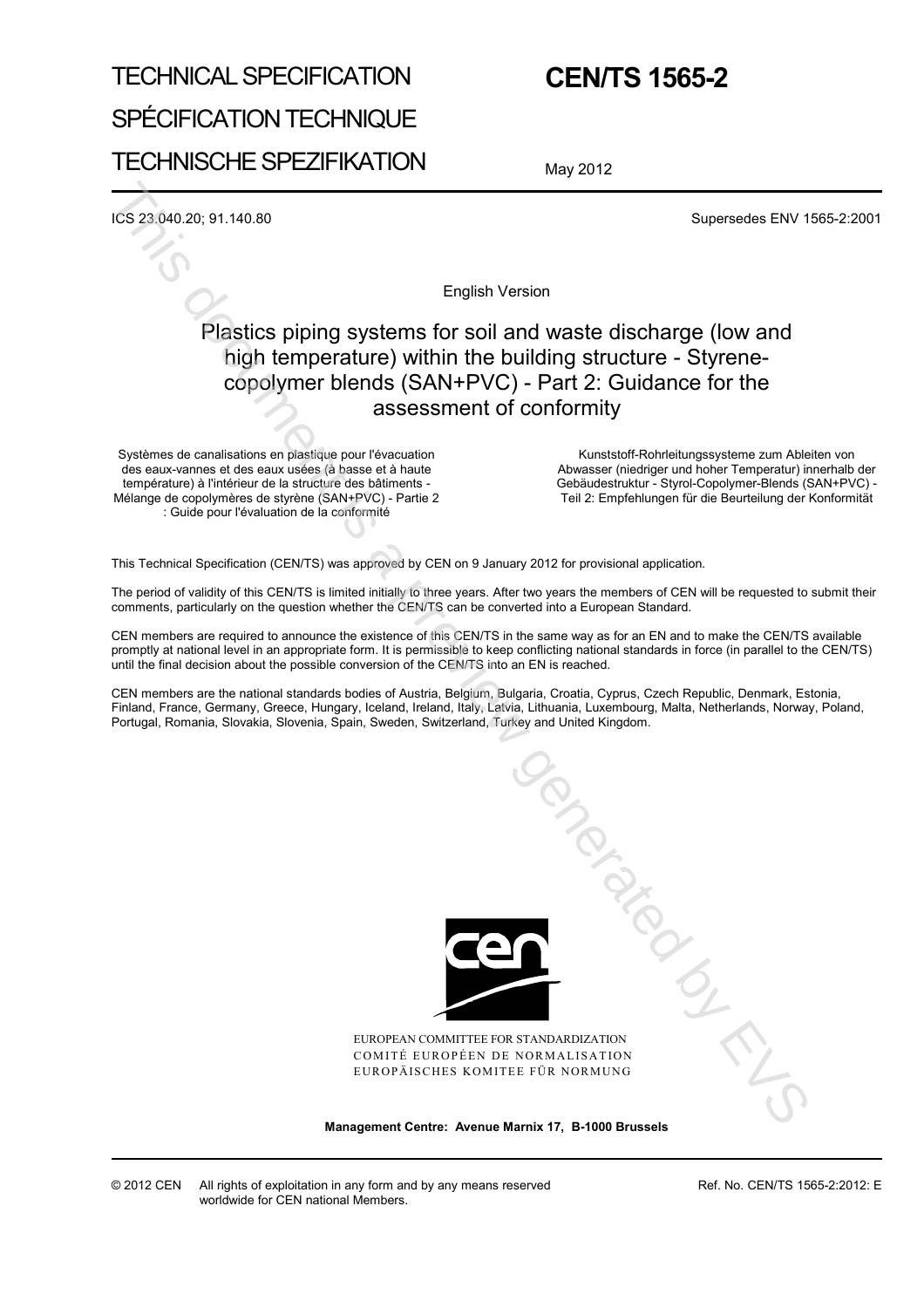## **Contents**

| 3              |  |  |
|----------------|--|--|
| 4              |  |  |
| 5              |  |  |
| 6<br>6.1       |  |  |
| 6.2            |  |  |
| 6.2.1<br>6.2.2 |  |  |
| 6.2.3          |  |  |
| 6.3            |  |  |
| 6.4<br>6.5     |  |  |
| 6.6            |  |  |
| 6.7<br>6.8     |  |  |
|                |  |  |
|                |  |  |

MURICON DIRECTION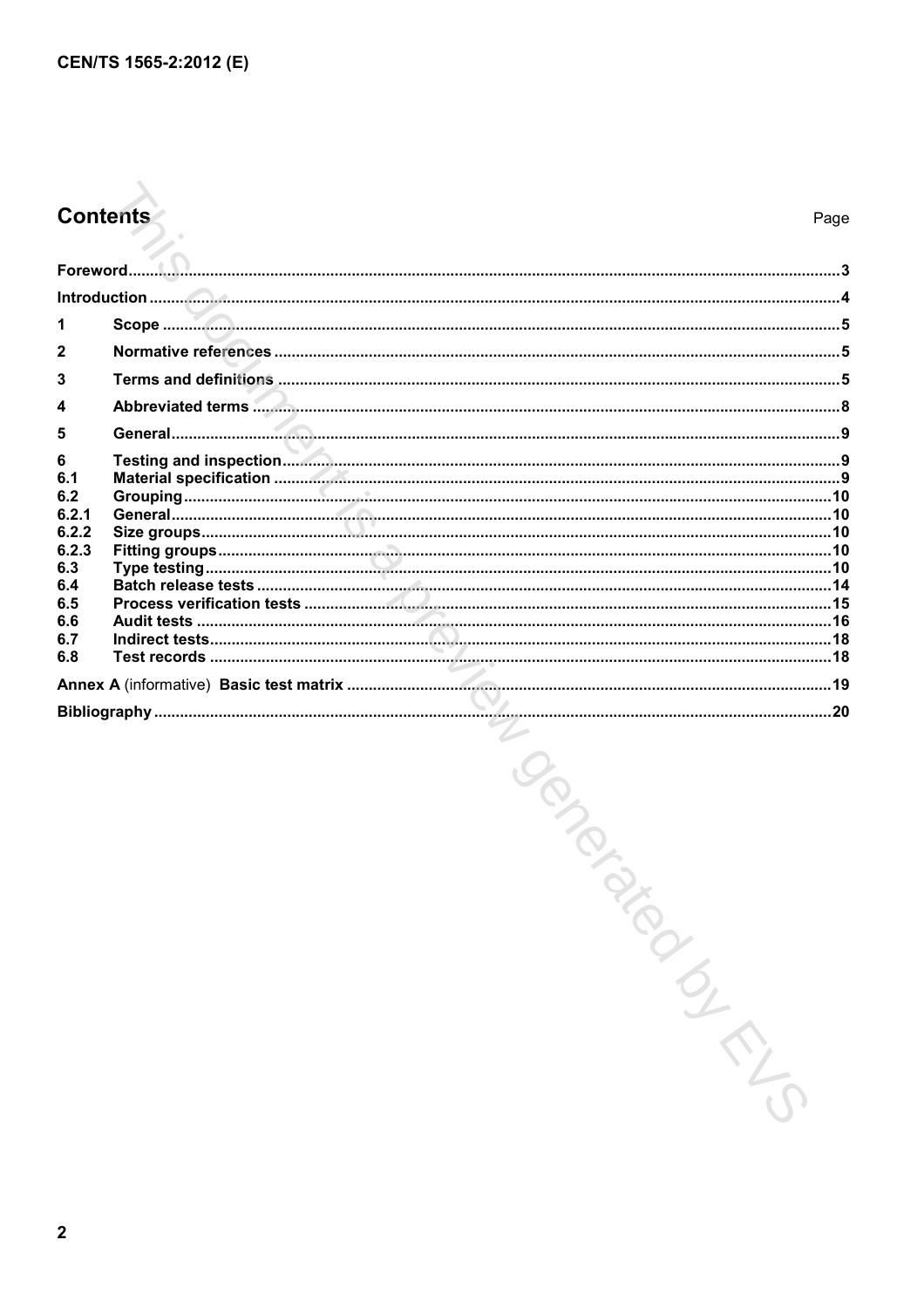## **Foreword**

This document (CEN/TS 1565-2:2012) has been prepared by Technical Committee CEN/TC 155 "Plastics piping systems and ducting systems", the secretariat of which is held by NEN.

Attention is drawn to the possibility that some of the elements of this document may be the subject of patent rights. CEN [and/or CENELEC] shall not be held responsible for identifying any or all such patent rights.

This document supersedes ENV 1565-2:2001.

Compared with ENV 1565-2:2001, the following changes have been made:

- a) Use of the template drafted by CEN/TC 155/WG 21 for assessment of conformity documents (change of "Terms and definitions" and addition of 1 column "Sampling procedures" in Tables);
- b) Addition of a table (Table 1) for Formulation specification;
- c) Size groups have been redefined (Table 2);
- d) Deletion of requirements for TPE seals as they are no longer required (Tables 6, 11 and 14);
- e) Addition of an informative Annex A: Basic test matrix.

EN 1565, *Plastics piping systems for soil and waste discharge (low and high temperature) within the building structure — Styrene copolymer blends (SAN+PVC)* consists of the following Parts:

- Part 1: Specifications for pipes, fittings and the system
- Part 2: Guidance for the assessment of conformity (the present Technical Specification)

According to the CEN/CENELEC Internal Regulations, the national standards organizations of the following countries are bound to announce this Technical Specification: Austria, Belgium, Bulgaria, Croatia, Cyprus, Czech Republic, Denmark, Estonia, Finland, France, Germany, Greece, Hungary, Iceland, Ireland, Italy, Latvia, Lithuania, Luxembourg, Malta, Netherlands, Norway, Poland, Portugal, Romania, Slovakia, Slovenia, Spain, Sweden, Switzerland, Turkey and the United Kingdom. THIS DOCK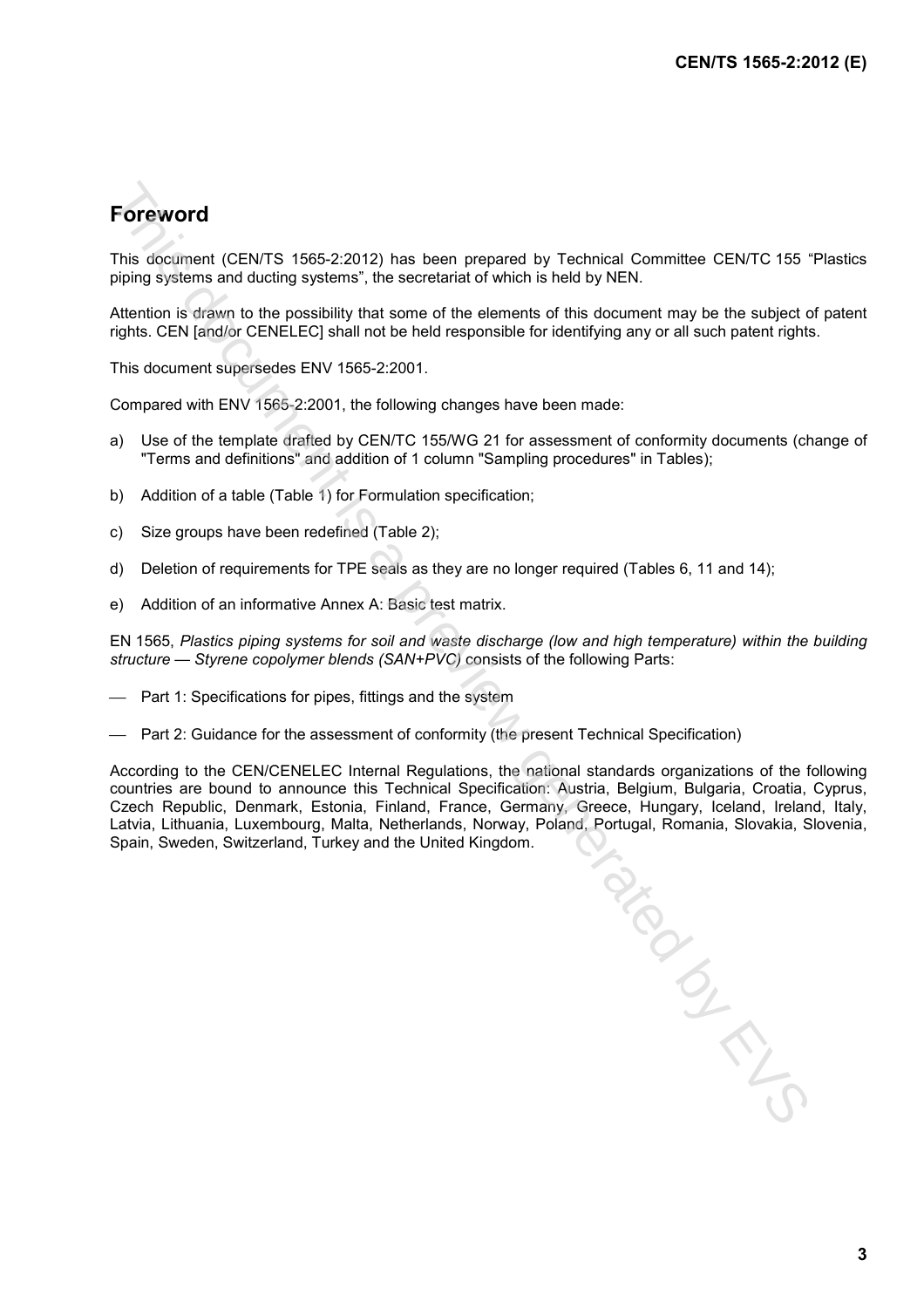## **Introduction**

Figures 1 and 2 are intended to provide general information on the concept of testing and organisation of those tests used for the purpose of the assessment of conformity. For each type of test, i.e. type test (TT), batch release test (BRT), process verification test (PVT) and audit test (AT), this document details the applicable characteristics to be assessed and the frequency and sampling of testing.

A typical scheme for the assessment of conformity of materials (compounds/formulations)*,* pipes, fittings, joints or assemblies by manufacturers is given in Figure 1.



### **Figure 1 — Typical scheme for the assessment of conformity by a manufacturer**

A typical scheme for the assessment of conformity of materials (compounds/formulations), pipes, fittings,



**Figure 2 — Typical scheme for the assessment of conformity by a manufacturer, including a thirdparty certification**